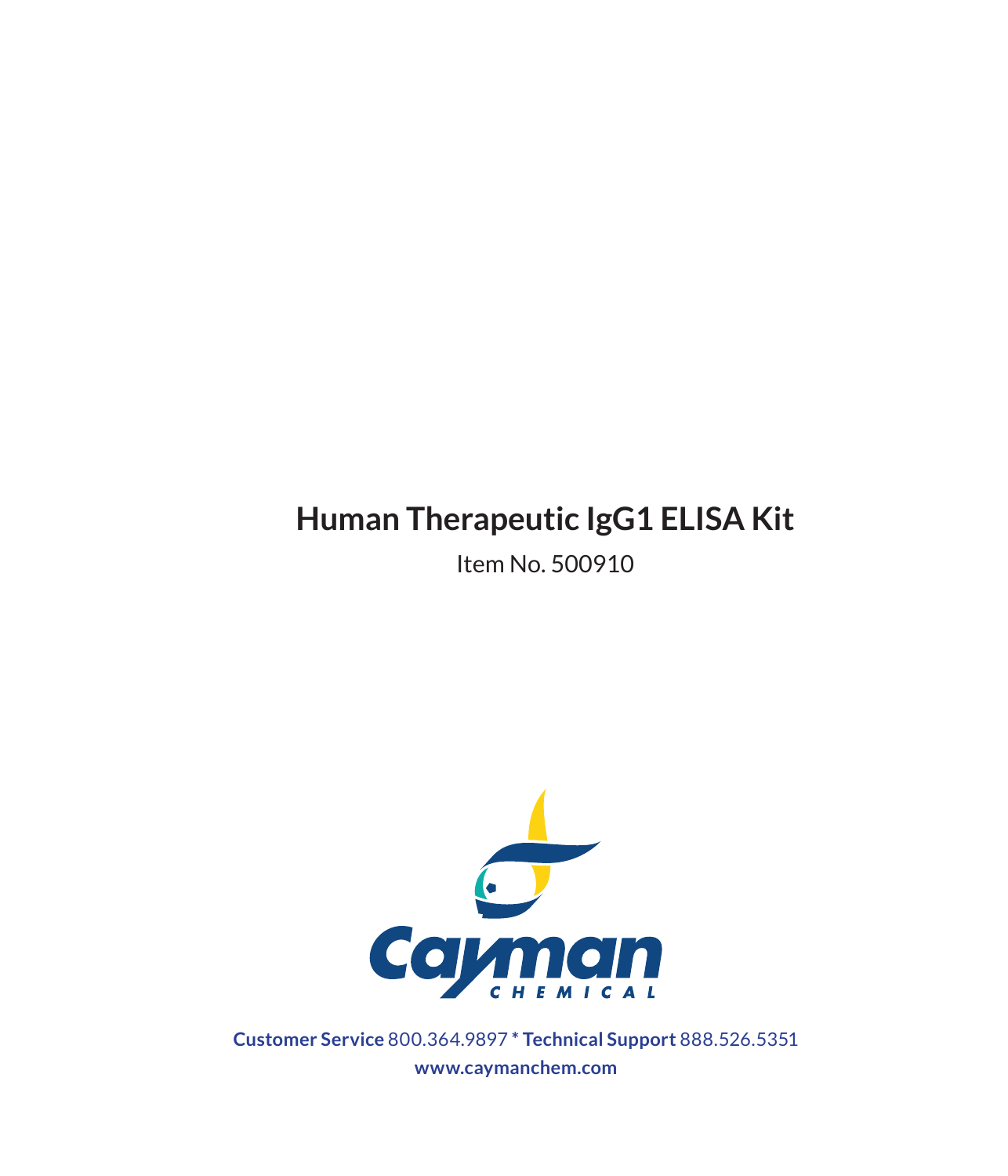## **TABLE OF CONTENTS**

| <b>GENERAL INFORMATION</b>   | 3<br><b>Materials Supplied</b>                 |
|------------------------------|------------------------------------------------|
|                              | 4<br><b>Safety Data</b>                        |
|                              | <b>Precautions</b><br>4                        |
|                              | <b>If You Have Problems</b><br>4               |
|                              | 5<br><b>Storage and Stability</b>              |
|                              | 5<br><b>Materials Needed but Not Supplied</b>  |
| <b>INTRODUCTION</b>          | <b>Background</b><br>6                         |
|                              | <b>About This Assay</b><br>7                   |
|                              | <b>Description of Immunometric ELISAs</b><br>8 |
|                              | 9<br><b>Definition of Key Terms</b>            |
| <b>PRE-ASSAY PREPARATION</b> | 10 Buffer Preparation                          |
|                              | 11 Sample Preparation                          |
| <b>ASSAY PROTOCOL</b>        | 12 Preparation of Assay-Specific Reagents      |
|                              | <b>14 Plate Set Up</b>                         |
|                              | 15 Performing the Assay                        |
| <b>ANALYSIS</b>              | 17 Calculations                                |
|                              | <b>18 Performance Characteristics</b>          |
| <b>RESOURCES</b>             | 25 Troubleshooting                             |
|                              | 26 References                                  |
|                              | 26 Plate Template                              |
|                              |                                                |

**28 Notes**

**28 Warranty and Limitation of Remedy**

# **GENERAL INFORMATION**

# **Materials Supplied**

| <b>Item Number</b> | <b>Item</b>                                   | 96 wells<br><b>Quantity/Size</b> |
|--------------------|-----------------------------------------------|----------------------------------|
| 400911             | Therapeutic IgG1 Assay HRP-Conjugate          | $1$ vial/ $1.5$ ml               |
| 400912             | Anti-Human IgG1 Precoated 96-Well Strip Plate | 1 plate                          |
| 400914             | IgG1 (human) ELISA Standard                   | 1 vial                           |
| 400054             | Immunoassay Buffer B Concentrate (10X)        | $2$ vials/10 ml                  |
| 400062             | Wash Buffer Concentrate (400X)                | $1$ vial/ $5$ ml                 |
| 400035             | Polysorbate 20                                | $1$ vial/ $3$ ml                 |
| 400074             | <b>TMB Substrate Solution</b>                 | $1$ vial/ $12$ ml                |
| 10011355           | <b>HRP Stop Solution</b>                      | $1$ vial/ $12$ ml                |
| 400012             | 96-Well Cover Sheet                           | 3 covers                         |

If any of the items listed above are damaged or missing, please contact our Customer Service department at (800) 364-9897 or (734) 971-3335. We cannot accept any returns without prior authorization.



WARNING: THIS PRODUCT IS FOR RESEARCH ONLY - NOT FOR<br>HUMAN OR VETERINARY DIAGNOSTIC OR THERAPEUTIC USE. HUMAN OR VETERINARY DIAGNOSTIC OR THERAPEUTIC USE.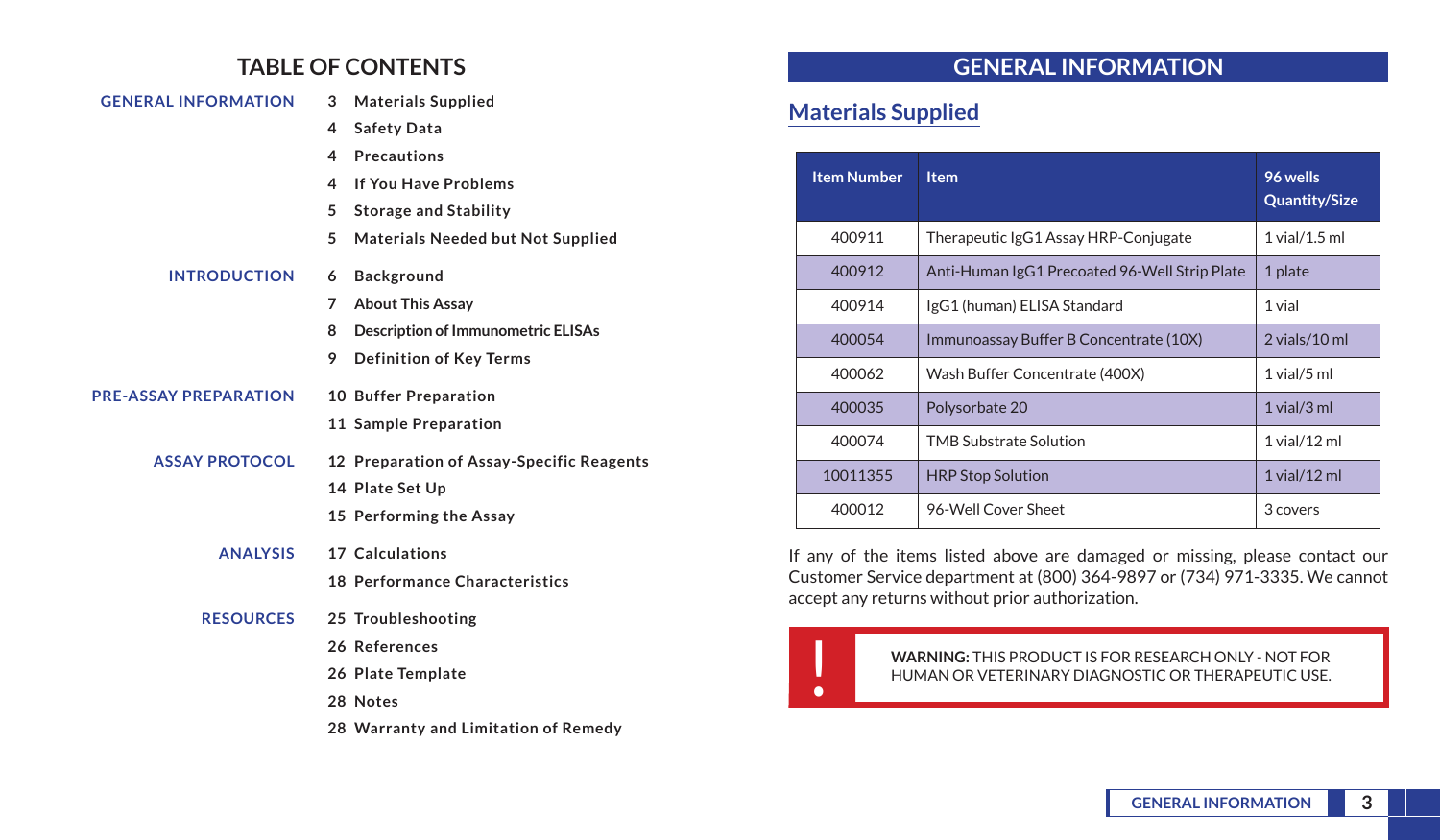# **Safety Data**

This material should be considered hazardous until further information becomes available. Do not ingest, inhale, get in eyes, on skin, or on clothing. Wash thoroughly after handling. Before use, the user must review the complete Safety Data Sheet, which has been sent *via* email to your institution.

## **Precautions**

#### **Please read these instructions carefully before beginning this assay.**

The reagents in this kit have been tested and formulated to work exclusively with Cayman's Human Therapeutic IgG1 ELISA Kit. This kit may not perform as described if any reagent or procedure is replaced or modified. The Stop Solution provided with this kit is an acid solution. Please wear appropriate personal protection equipment (*e.g.*, safety glasses, gloves, and lab-coat) when using this material.

# **If You Have Problems**

#### **Technical Service Contact Information**

| Phone: | 888-526-5351 (USA and Canada only) or 734-975-3888 |
|--------|----------------------------------------------------|
| Fax:   | 734-971-3641                                       |
| Email: | techserv@caymanchem.com                            |
| Hours: | M-F 8:00 AM to 5:30 PM EST                         |

In order for our staff to assist you quickly and efficiently, please be ready to supply the lot number of the kit (found on the outside of the box).

# **Storage and Stability**

This kit will perform as specified if stored as directed at 4°C and used before the expiration date indicated on the outside of the box.

# **Materials Needed But Not Supplied**

- 1. A plate reader with the ability to measure absorbance at 450 nm.
- 2. Adjustable pipettes and a repeating pipettor.
- 3. Materials used for **Sample Preparation** (see page 11).
- 4. A source of pure water; glass distilled water or HPLC-grade water is acceptable.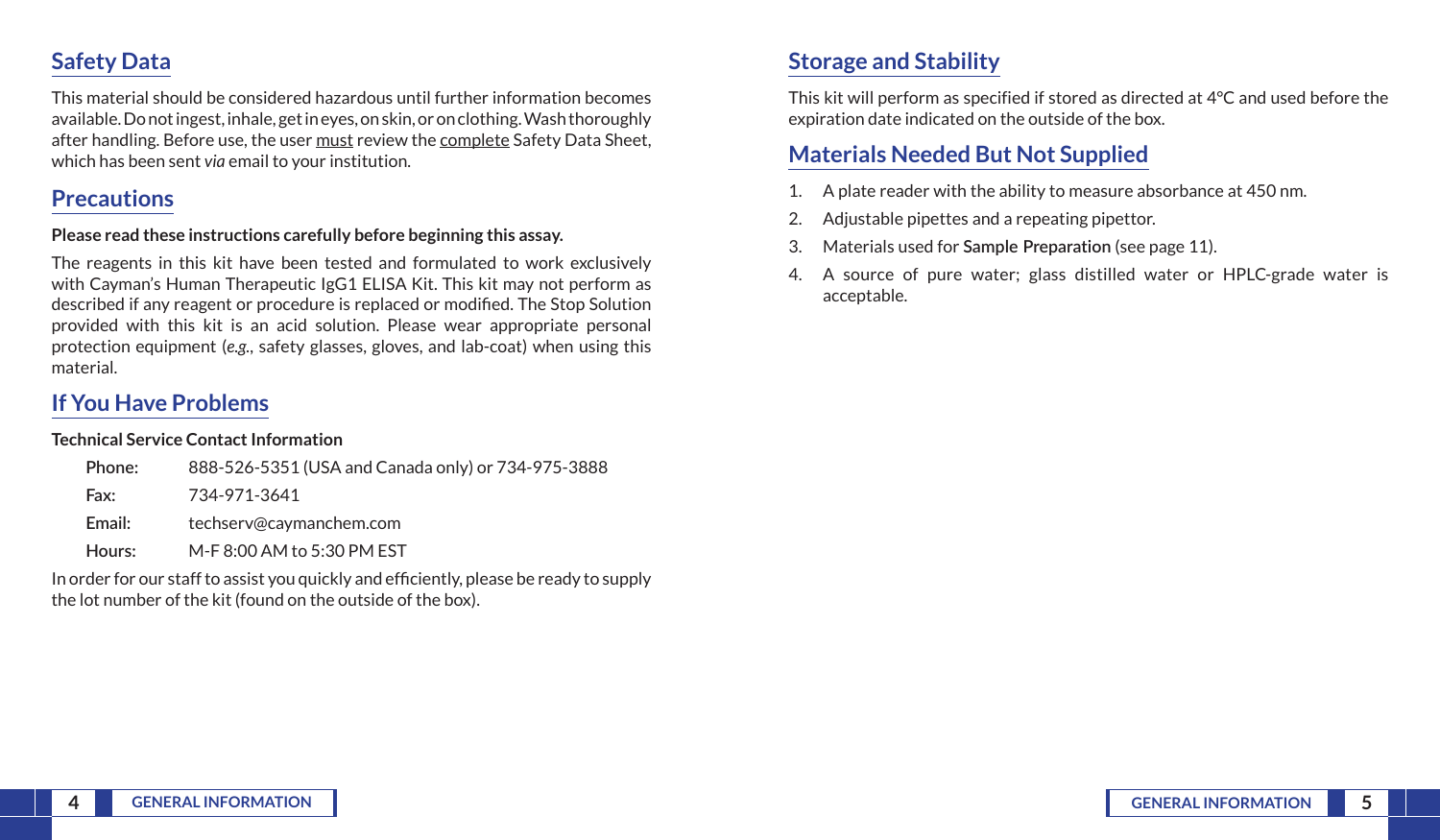## **INTRODUCTION**

## **Background**

Human therapeutic antibodies have become increasingly common components of early drug discovery and development portfolios in the pharmaceutical and biotech industries. As part of preclinical toxicology assessment of these agents, they are routinely tested in non-human primates, primarily in rhesus or cynomolgus monkeys. In order to assess the pharmacokinetics of the human antibodies in monkey serum, it is necessary to have an assay that is capable of distinguishing the experimentally-introduced human IgG from the endogenous monkey IgG.<sup>1,2</sup> Historically, this has proven difficult due to the high degree of homology between these immunoglobulin species.<sup>1,2</sup> Cayman has developed an ELISA format that accurately measures human IgG in monkey serum for use in the pharmacokinetic analysis of therapeutic human antibodies.

The vast majority of clinically-approved therapeutic human antibodies are of the IgG1 and IgG4 isotypes.3 IgG1 is more commonly used because of its 'effector' functions: 1) it binds with high-affinity to Fc receptors on effector leukocytes, and 2) it fixes complement.Thus, IgG1 mediates antibody-induced cellular cytoxicity (ADCC) as well as complement-mediated cellular cytoxicity.4,5 For some therapeutic applications, neither ADCC nor complement activation is desired, in which case the IgG4 isotype is usually employed.<sup>4,5</sup> Cayman offers ELISA kits optimized specifically for the detection of human IgG1, human IgG2, or human IgG4.

## **About This Assay**

Although a human monoclonal IgG1 antibody is supplied as a standard, we acknowledge that minor differences in protein structure or post-translational modification may exist between our standard and the human IgG1 test article that is being assessed by the customer, and that these differences could lead to inaccuracies in the quantification of the test article. Thus, we anticipate that many of our customers will prefer to use their own purified therapeutic monoclonal IgG1 as the standard in this ELISA. In that event, we recommend that the customer test their own standard in the ELISA at a similar dose range as the standard provided in the kit.

Cayman's Human Therapeutic IgG1 ELISA Kit is an immunometric assay which can be used to measure human IgG1 in monkey or rodent plasma and serum without prior sample purification. The standard curve spans the range of 3.13-200 ng/ml, with a lower limit of quantification (LLOQ) of 3.13 ng/ml. The assay has been validated in serum from cynomolgus monkeys.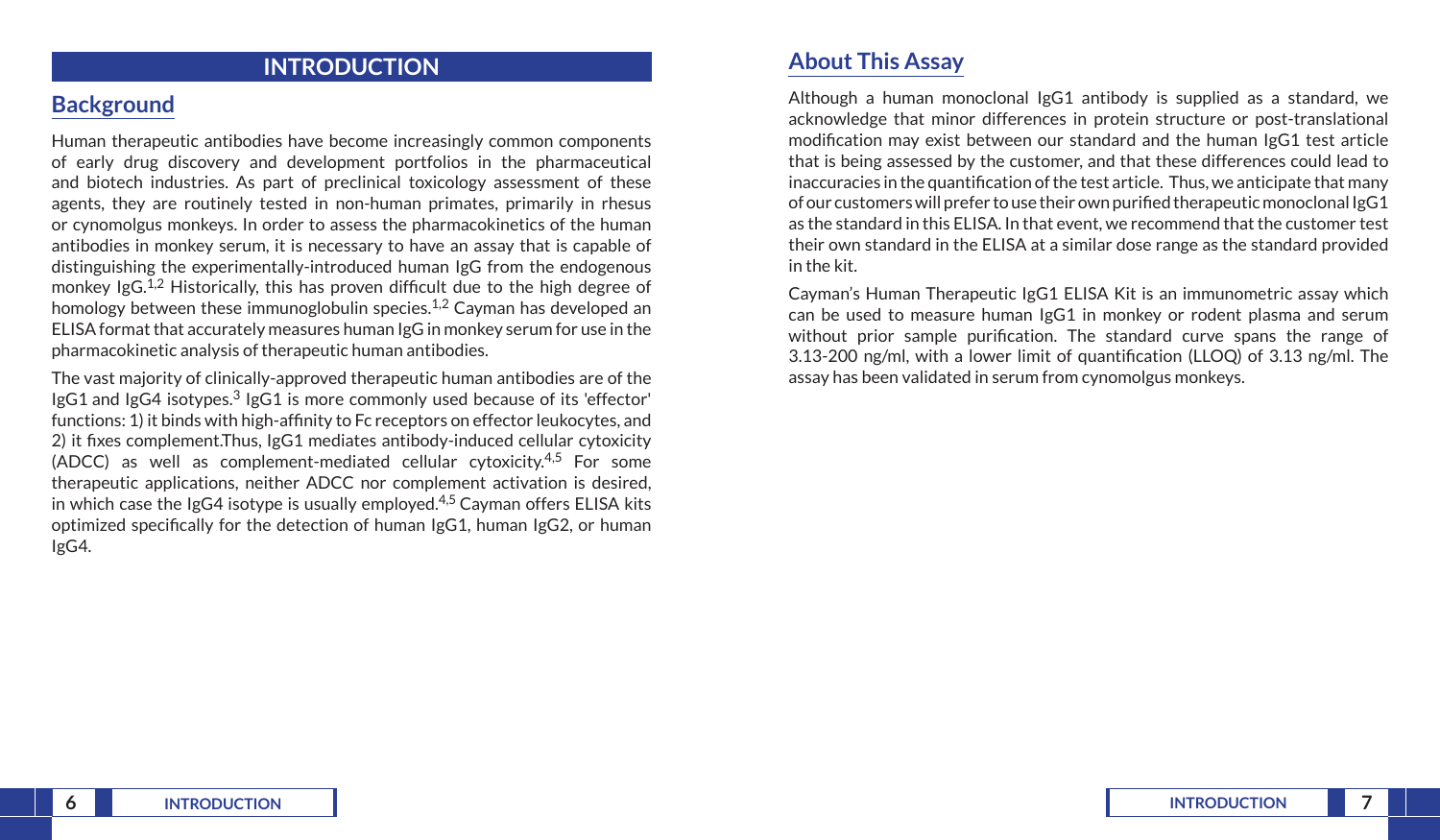## **Description of Immunometric ELISAs**

This immunometric assay is based on a double-antibody 'sandwich' technique. Each well of the microwell plate supplied in the kit has been coated with an antibody specific for human IgG. This antibody will bind any human IgG introduced into the well. A second antibody recognizing a different epitope of human IgG (Antibody/HRP Conjugate) is added to the well. This allows the two antibodies to form a 'sandwich' by binding on opposite sides of the human IgG molecule. The 'sandwiches' are immobilized on the plate so the excess reagents may be washed away. The Antibody/HRP Conjugate is labeled with HRP, allowing quantitation of the human IgG. Addition of HRP Substrate TMB, followed by Stop Solution produces a yellow colored product which can be measured spectrophotometrically. The intensity of the color is directly proportional to the amount of bound Antibody/HRP Conjugate, which is proportional to the concentration of IgG.

**Absorbance** ∝ **[Anti-human IgG/HRP]** ∝ **[IgG1]**

A schematic of this process is shown in Figure 1, on page 9.





## **Definition of Key Terms**

**Standard Curve:** a plot of the absorbance values *versus* concentration of a series of wells containing various known amounts of analyte.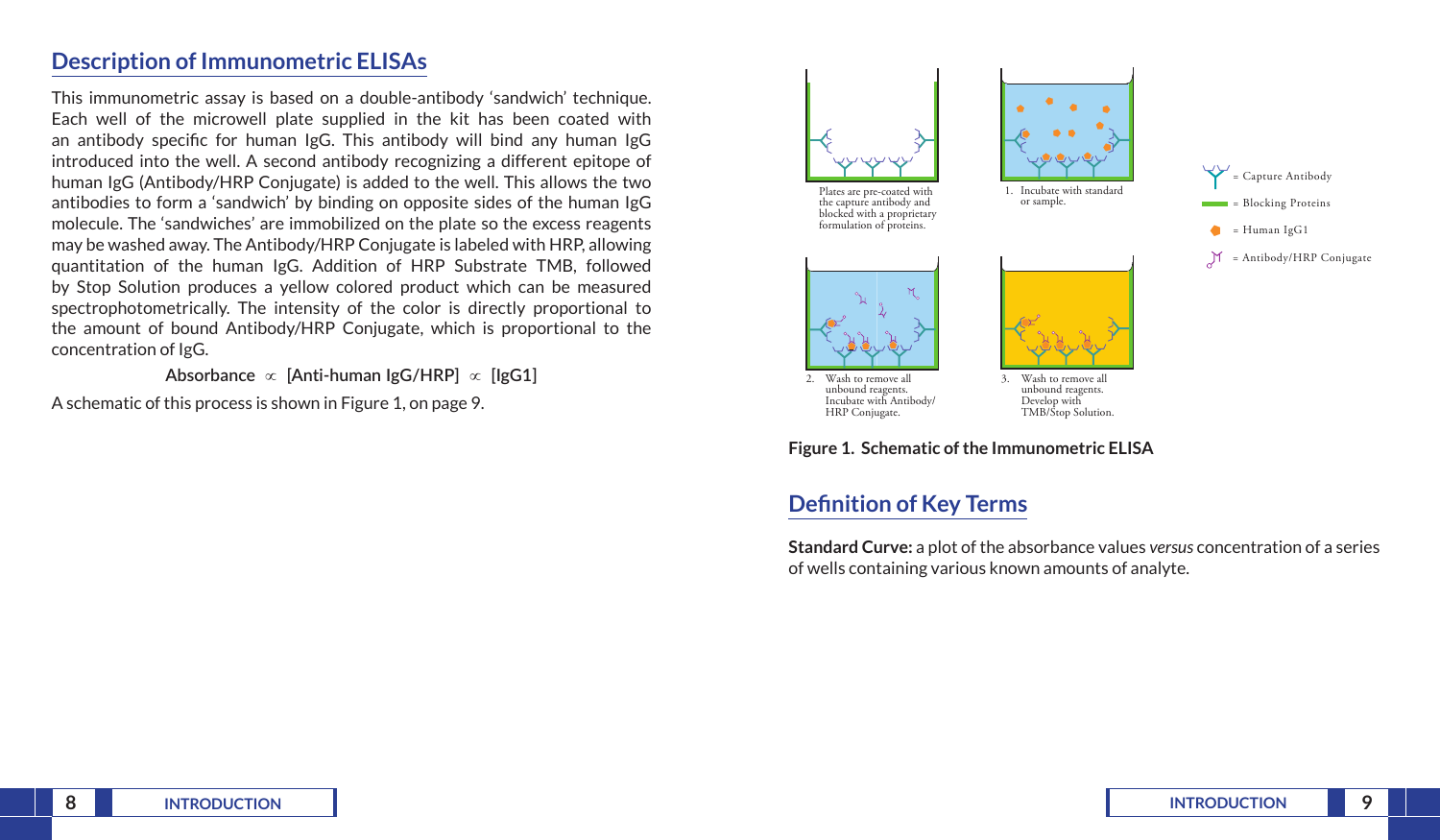## **PRE-ASSAY PREPARATION**

# **Buffer Preparation**

*Store all diluted buffers at 4°C; they will be stable for about two months.*

#### **1. Assay Buffer Preparation**

Dilute the contents of one vial of Immunoassay Buffer B Concentrate (10X) (Item No. 400054) with 90 ml of water. Be certain to rinse the vial to remove any salts that may have precipitated. *NOTE: It is normal for the concentrated buffer to contain crystalline salts after thawing. These will completely dissolve upon dilution with water.*

#### **2. Wash Buffer Preparation**

**5 ml vial Wash Buffer Concentrate (400X) (Item No. 400062):** Dilute to a total volume of 2 L with water and add 1 ml of Polysorbate 20 (Item No. 400035).

*NOTE: Polysorbate 20 is a viscous liquid and cannot be measured by a regular pipette. A positive displacement pipette or a syringe should be used to deliver small quantities accurately.* 

## **Sample Preparation**

In general, monkey or rodent serum or plasma (prepared using heparin or EDTA as the anticoagulant) can be used directly in the assay following dilution in Assay Buffer.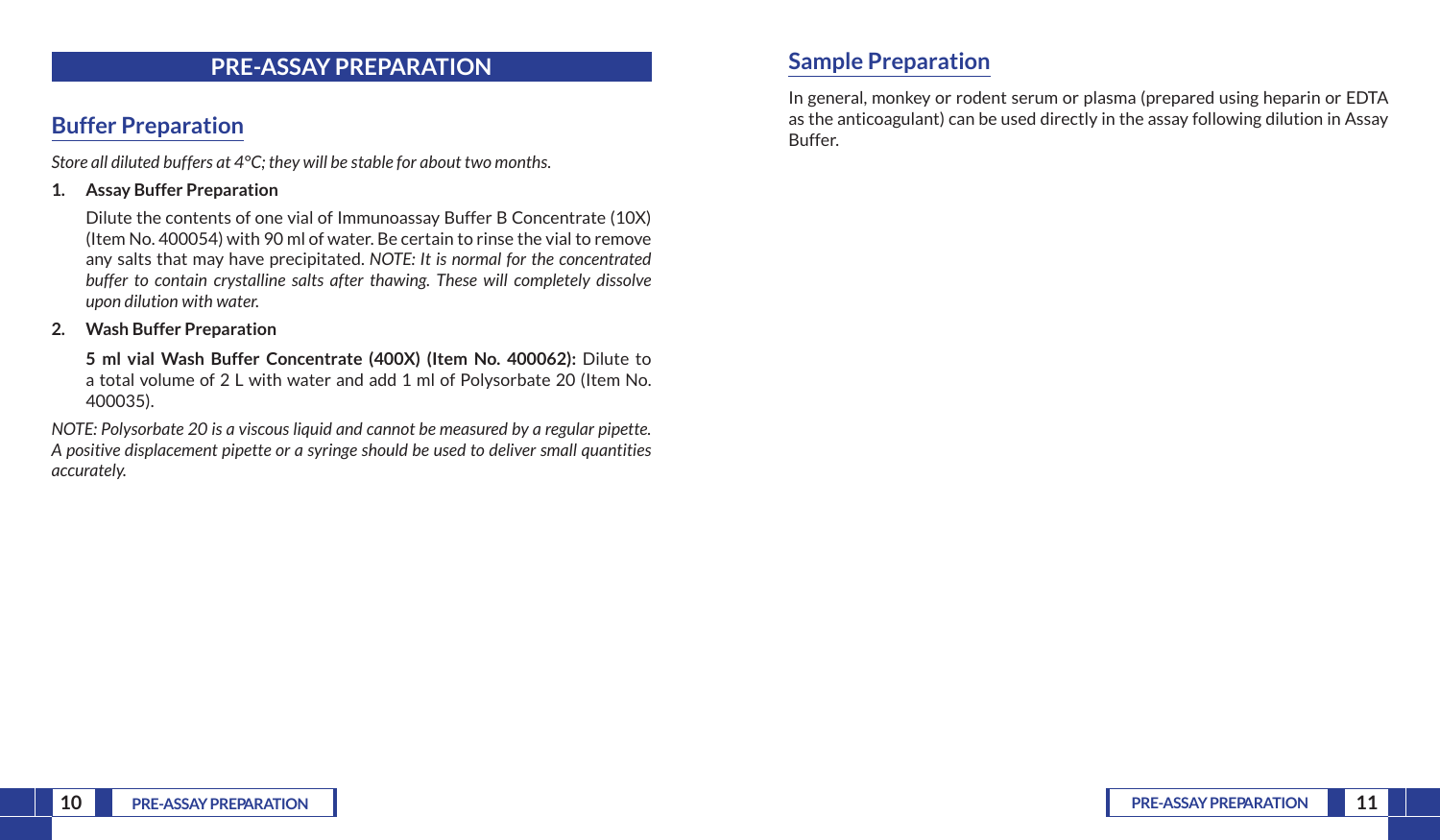## **ASSAY PROTOCOL**

# **Preparation of Assay-Specific Reagents**

#### **IgG1 (human) ELISA Standard**

Reconstitute the lyophilized purified IgG1 (human) ELISA Standard (Item No. 400914) with 1.5 ml of Assay Buffer. Mix gently. The concentration of this solution (the bulk standard) is 200 ng/ml. The reconstituted standard should be stable for two weeks at 4°C.

To prepare the standard for use in the ELISA: Obtain eight clean test tubes and label them, #1 through #8. Aliquot 250 μl of Assay Buffer into tubes #2-8. Transfer 500 µl of freshly prepared stock standard (200 ng/ml) to tube #1. Serially dilute the standard by removing 250 μl from tube #1 and placing into tube #2. Mix gently. Next, remove 250 μl from tube #2 and place into tube #3; mix gently. Repeat this process for tubes #4-7. Do not add any IgG1 to tube #8. This tube is the zero-point vial, the lowest point on the standard curve.



**Figure 2. Preparation of the IgG1 standards**

#### **Therapeutic IgG1 Assay HRP-Conjugate**

This reagent is supplied as a concentrated (20X) stock solution of sheep antihuman IgG polyclonal antibody conjugated to HRP. On the day of the assay, prepare a 1X working solution by adding 0.6 ml of the Therapeutic IgG1 Assay HRP-Conjugate (Item No. 400911) to 11.4 ml Assay Buffer (12 ml total). *Use HRP-Conjugate diluted in Assay Buffer within four hours.* Sufficient concentrated stock solution has been provided to produce an additional 12 ml of the 1X working solution.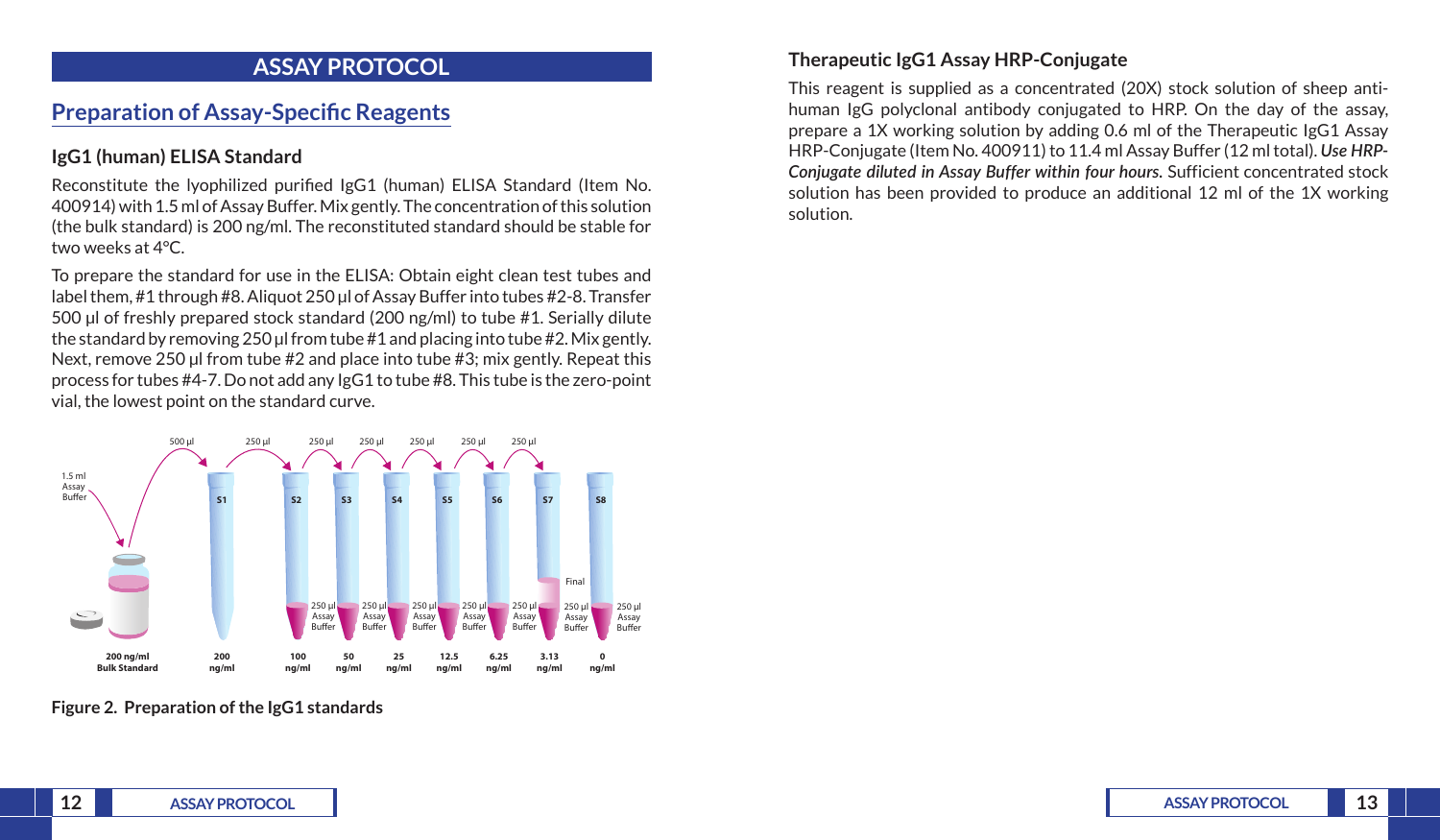# **Plate Set Up**

The 96-well plate(s) included with this kit is supplied ready to use. It is not necessary to rinse the plate(s) prior to adding the reagents. *NOTE: If you do not need to use all of the strips at once, place the unused strips back in the plate packet and store according to the plate insert at 4°C. Be sure the packet is sealed with the desiccant inside.* 

Each plate or set of strips must contain an eight point standard curve run in duplicate. *NOTE: Each assay must contain this minimum configuration in order to ensure accurate and reproducible results.* Each sample should be assayed at a minimum of two dilutions and each dilution should be assayed in duplicate. For statistical purposes, we recommend assaying samples in triplicate.

A suggested plate format is shown in Figure 3, below. The user may vary the location and type of wells present as necessary for each particular experiment. The plate format provided below has been designed to allow for easy data analysis using a convenient spreadsheet offered by Cayman (see page 17, for more details). We suggest you record the contents of each well on the template sheet provided (see page 27).



S1-S8 - Standards 1-8 1-27 - Samples

# **Performing the Assay**

#### **Pipetting Hints**

- Use different tips to pipette each reagent.
- Before pipetting each reagent, equilibrate the pipette tip in that reagent (*i.e.*, slowly fill the tip and gently expel the contents, repeat several times).
- Do not expose the pipette tip to the reagent(s) already in the well.

#### **Addition of Standards and Samples and First Incubation**

- 1. Add 100 μl of the standards or diluted sample to the appropriate wells on the plate. Each sample should be assayed in duplicate, triplicate recommended.
- 2. Cover the plate with 96-Well Cover Sheet (Item No. 400012). Incubate for two hours at room temperature on an orbital shaker.

### **Addition of HRP-Conjugate and Second Incubation**

- 1. Empty the wells and rinse four times with Wash Buffer. Each well should be completely filled with Wash Buffer during each wash. Invert the plate between wash steps to empty the fluid from the wells. After the last wash, gently tap the inverted plate on absorbent paper to remove the residual Wash Buffer.
- 2. Add 100 μl of the HRP-Conjugate working solution to each well of the plate.
- 3. Cover the plate with plastic film and incubate for one hour at room temperature on an orbital shaker.

**Figure 3. Sample plate format**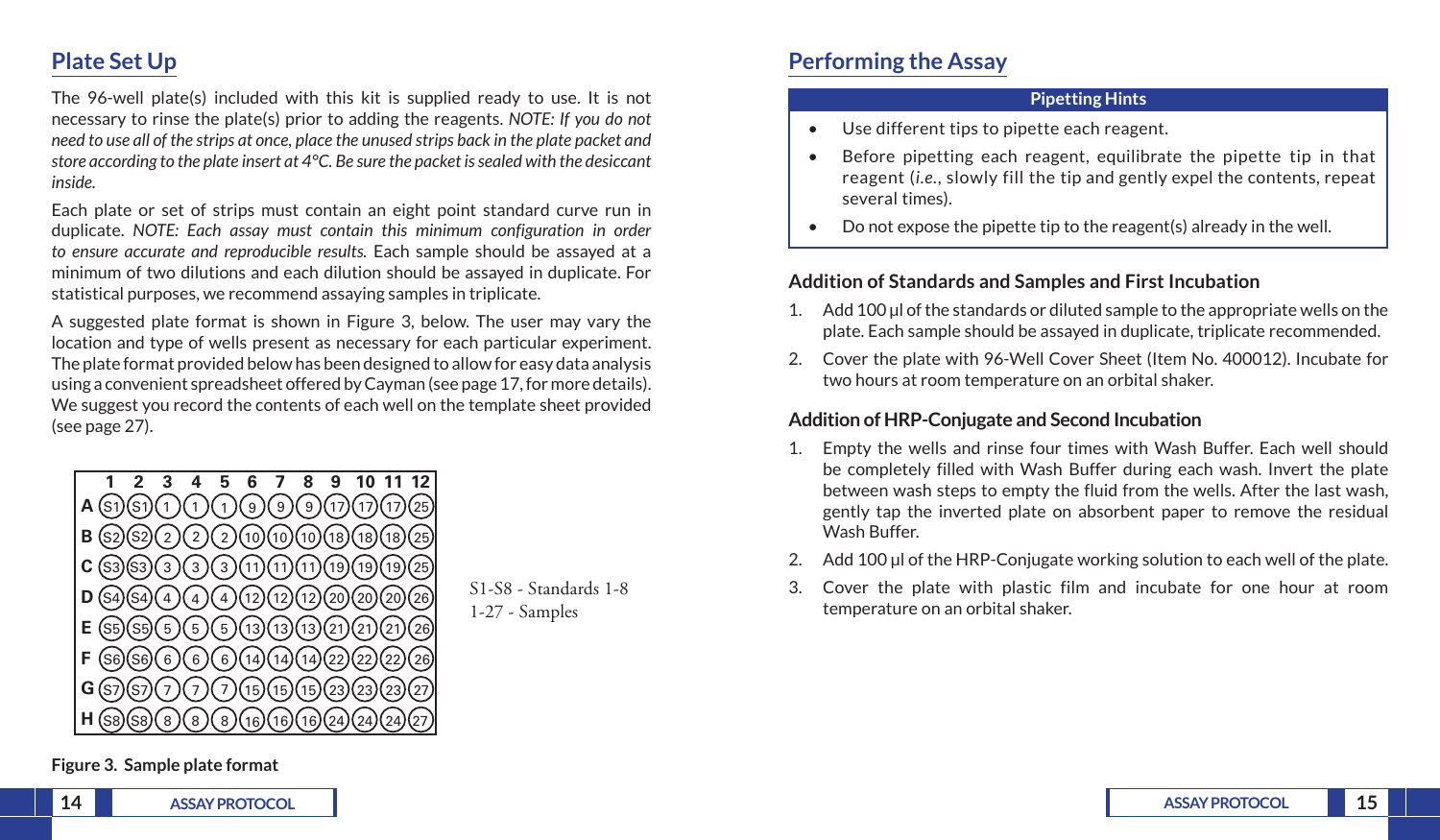#### **Development of the Plate**

- 1. Empty the wells and rinse four times with Wash Buffer. Each well should be completely filled with Wash Buffer during each wash. Invert the plate between wash steps to empty the fluid from the wells. After the last wash, gently tap the inverted plate on absorbent paper to remove the residual Wash Buffer.
- 2. Add 100 μl of TMB Substrate Solution (Item No. 400074) to each well of the plate.
- 3. Cover the plate with plastic film and incubate for 10 minutes at room temperature in the dark on an orbital shaker.
- 4. DO NOT WASH THE PLATE. Add 100 μl of HRP Stop Solution (Item No. 10011355) to each well of the plate. Blue wells should turn yellow and colorless wells should remain colorless. *NOTE: The Stop Solution in this kit contains an acid. Wear appropriate protection and use caution when handling this solution.*

### **Reading the Plate**

- 1. Wipe the bottom of the plate with a clean tissue to remove fingerprints, dirt, etc.
- 2. Read the plate at a wavelength of 450 nm.

## **ANALYSIS**

Many plate readers come with data reduction software that plots data automatically. Alternatively a spreadsheet program can be used. *NOTE: Cayman has a computer spreadsheet available for data analysis. Please contact Technical Service or visit our website (www.caymanchem.com/analysis/immuno) to obtain a free copy of this convenient data analysis tool.* 

# **Calculations**

#### **Plotting the Standard Curve and Determining the Sample Concentration**

Using computer reduction software, plot absorbance (linear y-axis) *versus* concentration (log x-axis) for standards (S1-S7) and fit the data with a fourparameter logistic equation, or alternatively a smoothed cubic spline.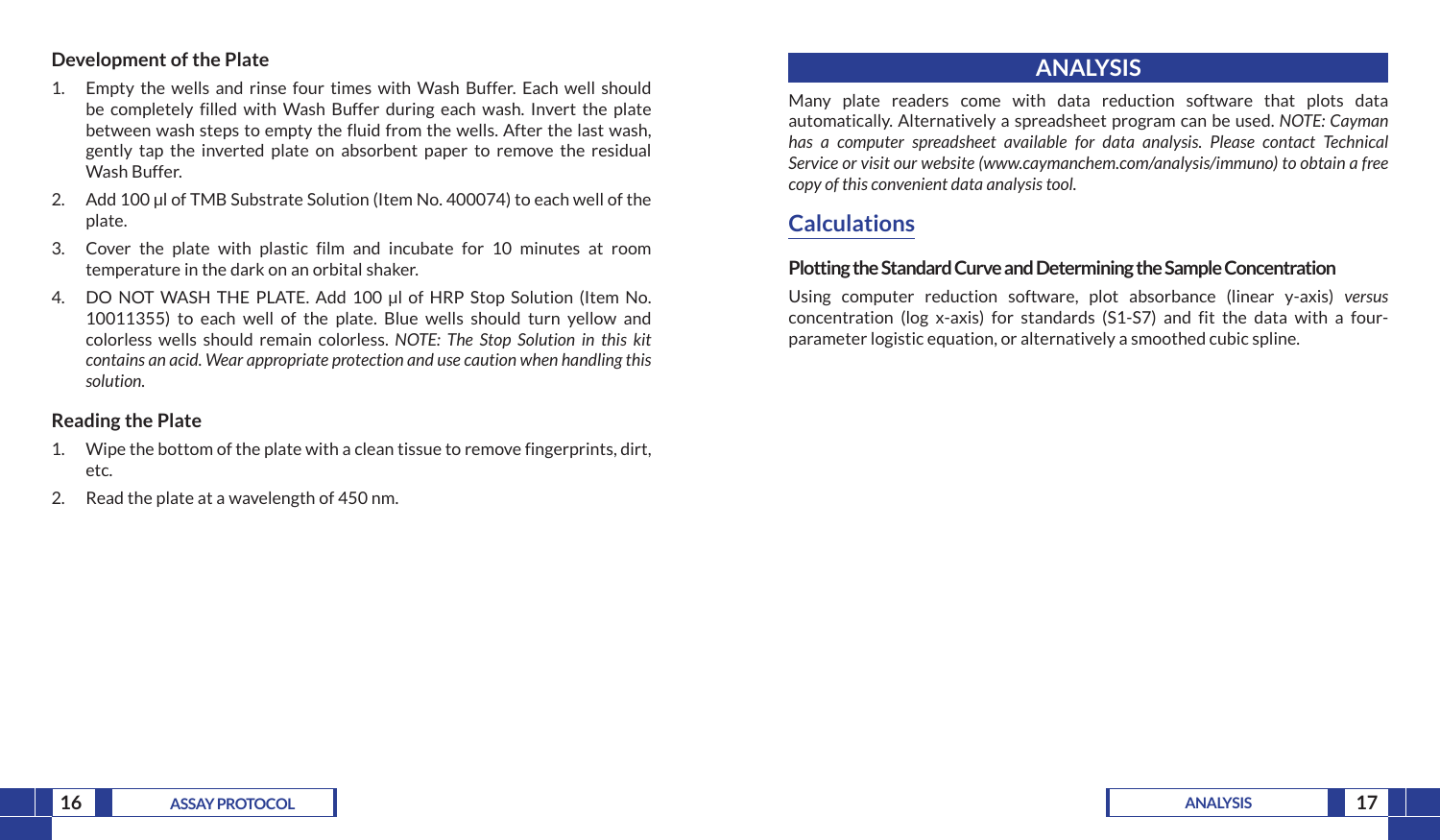# **Performance Characteristics**

#### **Sample Data**

The standard curve presented here is an example of the data typically produced with this kit; however, your results will not be identical to these. You **must** run a new standard curve. Do not use the data below to determine the values of your samples. Your results could differ substantially. Development of the plate for 10 minutes typically results in an absorbance of >0.8 O.D. units for the 200 ng/ml standard.

| Human IgG1 (ng/ml) | Absorbance |       |
|--------------------|------------|-------|
| 200                | 1.031      | 1.016 |
| 100                | 0.781      | 0.753 |
| 50                 | 0.542      | 0.536 |
| 25                 | 0.344      | 0.369 |
| 12.5               | 0.231      | 0.244 |
| 6.25               | 0.145      | 0.144 |
| 3.13               | 0.102      | 0.103 |
| ∩                  | 0.066      | 0.065 |

**Table 1. Typical results**



**Figure 4. Typical standard curve**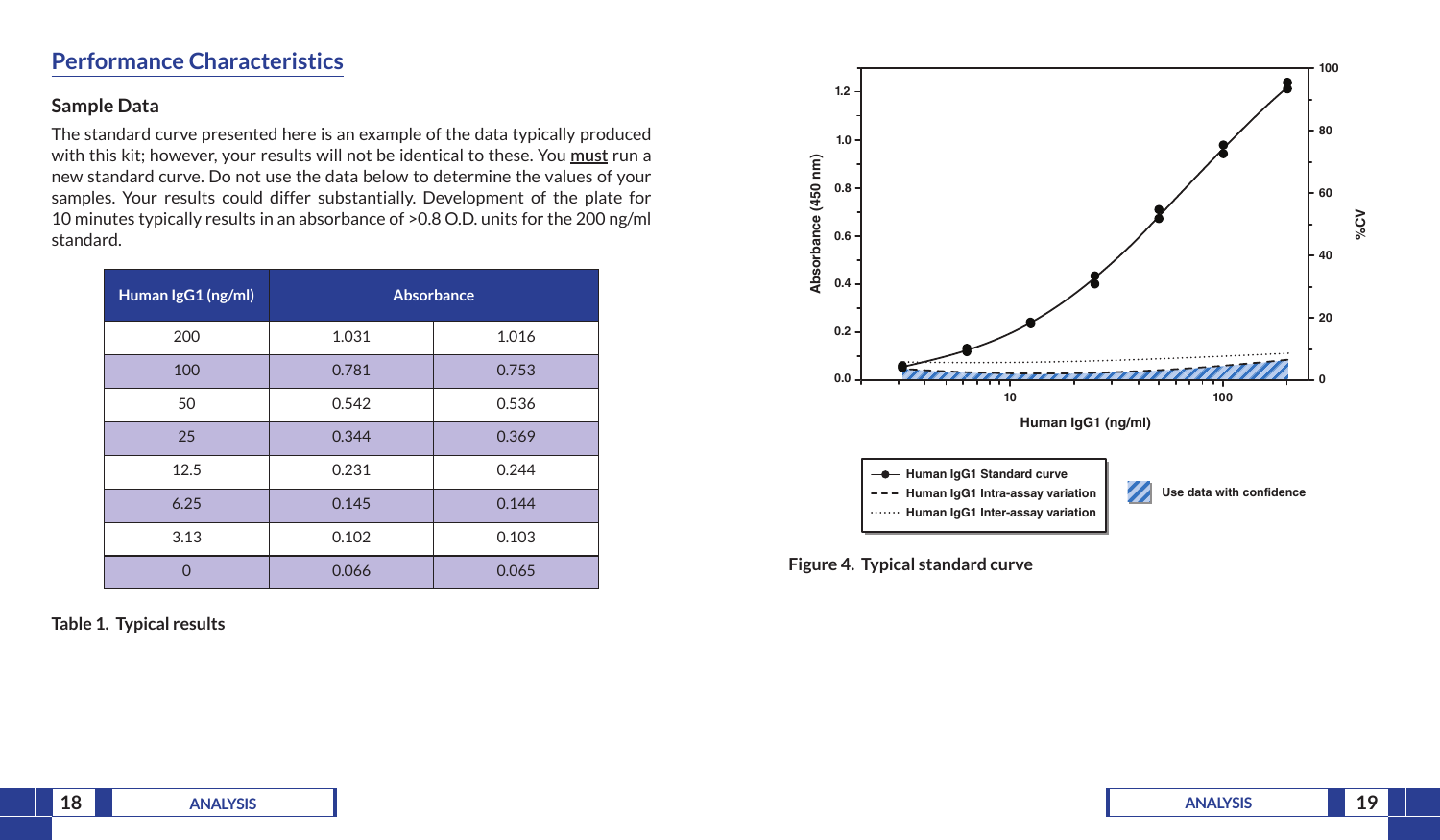### **Precision:**

The intra- and inter-assay CVs have been determined at multiple points on the standard curve. These data are summarized in the graph on page 19 and in the table below.

| Dose (ng/ml) | %CV*<br>Intra-assay<br>variation | %CV*<br>Intra-assay variation in<br>5% cynomolgus monkey<br>serum | %CV*<br>Inter-assay<br>variation |
|--------------|----------------------------------|-------------------------------------------------------------------|----------------------------------|
| 200          | 8.3                              | 16.4                                                              | 7.7                              |
| 100          | 7.1                              | 7.6                                                               | 3.1                              |
| 50           | 8.4                              | 6.9                                                               | 2.6                              |
| 25           | 6.6                              | 4.9                                                               | 3.9                              |
| 12.5         | 5.5                              | 5.4                                                               | 1.3                              |
| 6.25         | 3.4                              | 3.9                                                               | 4.0                              |
| 3.13         | 7.6                              | 5.7                                                               | 2.8                              |
| $\Omega$     |                                  |                                                                   |                                  |

#### **Table 2. Intra- and inter-assay variation**

\*%CV represents the variation in concentration (not absorbance) as determined using a reference standard curve.

†Outside of the recommended usable range of the assay.

| IgG1 (ng/ml) | Mean of O.D. | <b>Standard Deviation</b><br>(S.D.) | $O.D. - (1.64 \times S.D.)$ |
|--------------|--------------|-------------------------------------|-----------------------------|
| 200          | 1.271        | 0.03                                | 1.172                       |
| 100          | 0.961        | 0.03                                | 0.912                       |
| 50           | 0.686        | 0.04                                | 0.627                       |
| 25           | 0.425        | 0.02                                | 0.389                       |
| 12.5         | 0.238        | 0.01                                | 0.218                       |
| 6.25         | 0.118        | 0.02                                | 0.092                       |
| 3.13         | 0.06         | 0.00                                | 0.053                       |
| 1.56         | 0.032        | 0.01                                | 0.022                       |
| $\mathbf 0$  | 0.009        | 0.01                                | $0.027*$                    |

## $*$ O.D. + (1.64 x S.D.)

## **Table 3. Determination of LLOQ**

The lower limit of quantitation (LLOQ) is defined as the lowest standard concentration in which O.D. - (1.64 x S.D.) is higher than the blank value of O.D. + (1.64 x S.D.). The LLOQ is 3.13 ng/ml.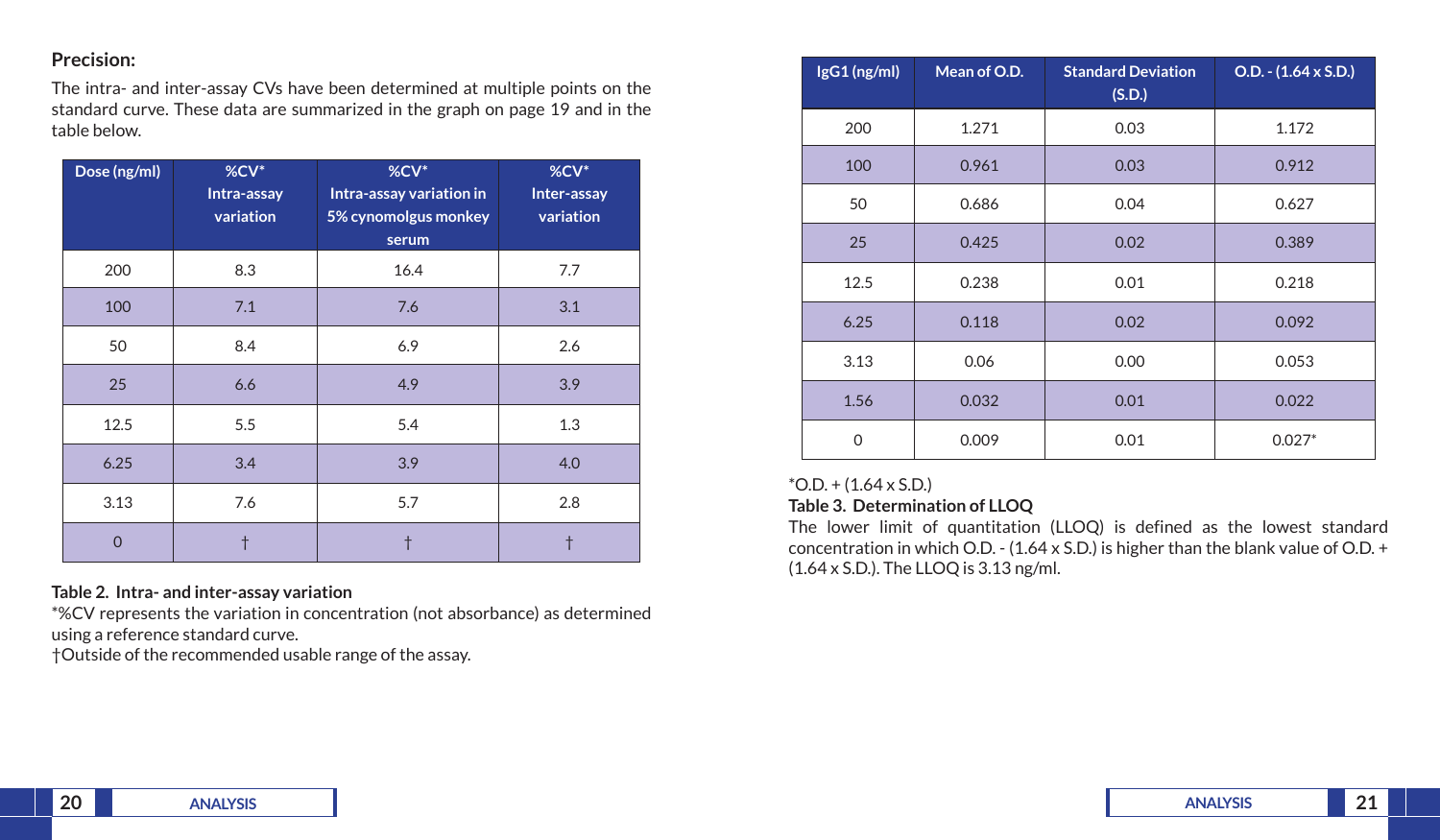#### **Matrix Validation:**

The ELISA kit and standards do not contain serum of any species. The IgG1 standards have been analyzed in this assay in the presence of 1%, 5%, and 10% cynomolgus monkey and rat serum with no significant change in the characteristics of the assay (see Figure 5). When analyzing samples containing greater than 5% cynomolgus serum, we recommend diluting the standards in an equivalent cynomolgus monkey serum concentration.











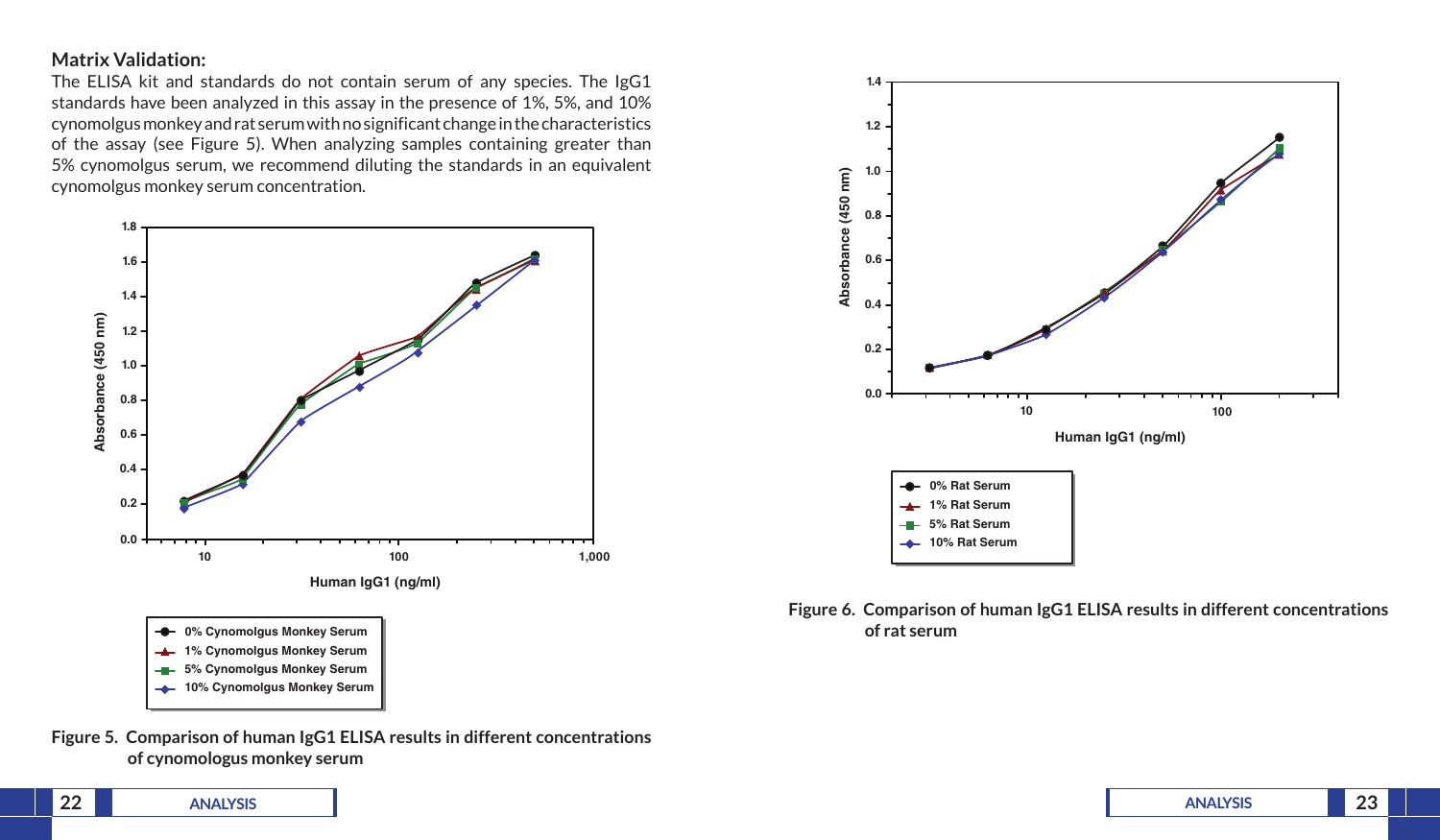### **Spike Recovery:**

Human IgG1 was spiked into 100% cynomolgus serum at a concentration of 0.5 mg/ml and then diluted with Immunoassay Buffer B containing 5% cynomolgus monkey serum to achieve the target concentrations.

| Target (ng/ml) | <b>Assayed Result (ng/ml)</b> | % Recovery |
|----------------|-------------------------------|------------|
| 200            | 197.79                        | 98.90      |
| 100            | 88.30                         | 88.30      |
| 50             | 42.35                         | 84.70      |
| 25             | 25.17                         | 100.66     |
| 12.5           | 11.84                         | 94.71      |
| 6.25           | 5.41                          | 86.56      |
| 3.13           | 3.14                          | 100.48     |

**Table 5. Spike recovery**

## **RESOURCES**

# **Troubleshooting**

| <b>Problem</b>                                     | <b>Possible Causes</b>                                                                                          | <b>Recommended Solutions</b>                                                    |
|----------------------------------------------------|-----------------------------------------------------------------------------------------------------------------|---------------------------------------------------------------------------------|
| Erratic values; dispersion<br>of duplicates        | A. Trace organic<br>contaminants in the water<br>source<br>B. Poor pipetting/technique                          | A. Replace activated<br>carbon filter or change<br>source of UltraPure<br>water |
| Poor development (low<br>signal) of standard curve | A. Plate required more<br>development time<br>B. Standard was diluted<br>incorrectly<br>C. Standard is degraded |                                                                                 |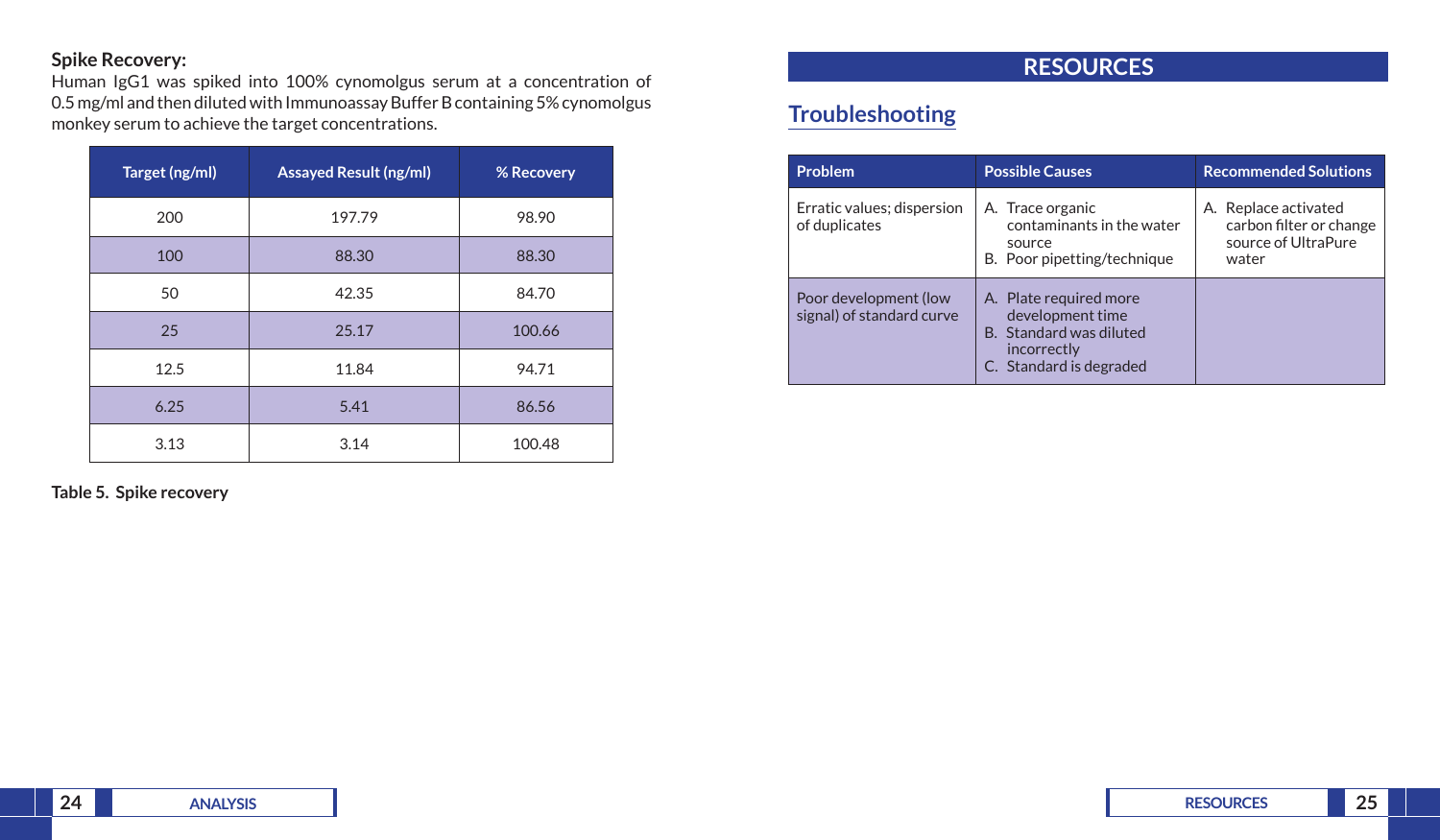## **References**

- 1. Yang, J., Ng, C., Lowman, H., *et al.* Quantitative determination of humanized monoclonal antibody rrhuMAb2H7 in cynomolgus monkey serum using a generic immunoglobulin pharmacokinetic (GRIP) assay. *J. Immunol. Methods* **335(1-2)**, 8-20 (2008).
- 2. Stubenrauch, K., Wessels, U., and Lenz, H. Evaluation of an immunoassay for human-specific quantitation of therapeutic antibodies in serum samples from non-human primates. *J. Pharm. Biomed. Anal.* **49(4)**, 1003-8 (2009).
- 3. Chan, A.C. and Carter, P.J. Therapeutic antibodies for autoimmunity and inflammation. *Nat. Rev. Immunol.* **10**, 301-16 (2010).
- 4. van Dijk, M.A. and van de Winkel, J.G. Human antibodies are next generation therapeutics. *Curr. Opin. Chem. Biol.* **5(4)**, 368-74 (2001).
- 5. Salfeld, J.G. Isotype selection in antibody engineering. *Nat. Biotech.* **25**, 1369-1372 (2007).